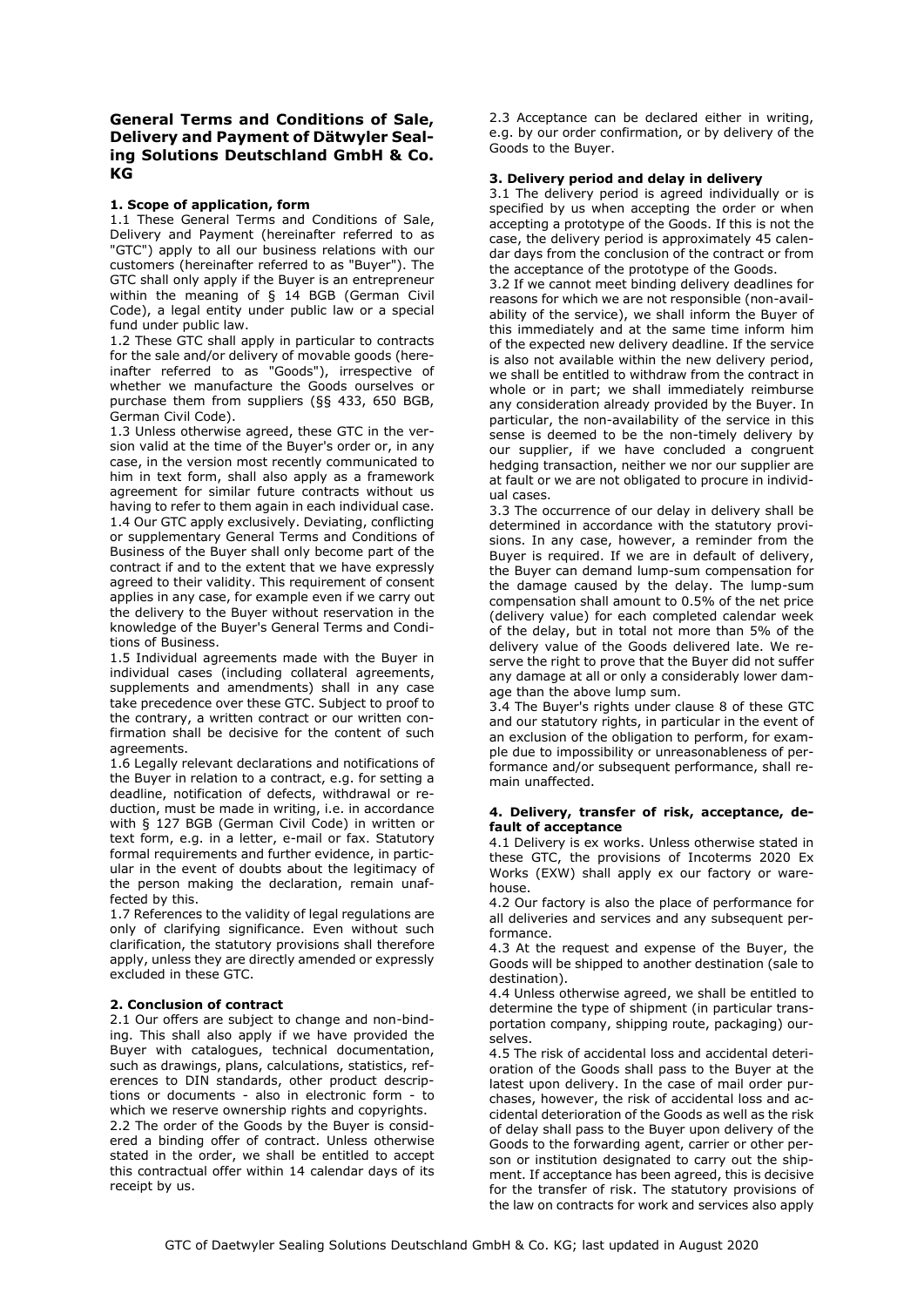accordingly to an agreed acceptance. If the Buyer is in default of acceptance, this shall be deemed equivalent to handover or acceptance.

4.6 If the Buyer is in default of acceptance, fails to cooperate or if our delivery is delayed for other reasons for which the Buyer is responsible, we are entitled to demand compensation for the resulting damage, including additional expenses, such as storage costs. For this purpose, we shall charge a flat-rate compensation of 0.5% of the net price (delivery value) per calendar day of the delay in acceptance, but not more than a total of 10% of the delivery value of the Goods affected by the delay in acceptance, beginning with the delivery deadline or - in the absence of a delivery deadline - with the notification that the Goods are ready for dispatch. The proof of a higher damage and our statutory claims (in particular compensation for additional expenses, appropriate compensation, termination) remain unaffected by this. However, the lump-sum compensation shall be set off against further monetary claims. The Buyer shall be entitled to prove that we have incurred no damage at all or only a considerably lower damage than the above lump sum.

## **5. Prices and terms of payment**

5.1 Unless otherwise agreed in individual cases, our prices valid at the time of conclusion of the contract shall apply ex works, plus the respective applicable statutory value added tax.

5.2 The prices quoted by us correspond to the previous cost situation and calculation. Since we are dependent on raw material prices in the supply chain, such as metal and crude oil prices, and since these are subject to strong fluctuations, the prices quoted by us apply under the conditions that the orders can be executed without hindrance and that our wage and material costs also remain the same. Should there be any changes in costs between the conclusion of the contract and the delivery of the Goods, we are entitled, but not obligated, to charge the prices valid at the time of delivery. Should any price increase associated with this significantly exceed the general cost of living, the Buyer may withdraw from the contract. If no merchant is involved in the business transaction, this only applies if delivery is made later than four months after the conclusion of the contract.

5.3 In the case of sale by delivery to a place other than the place of performance (see clause 4.3), the Buyer shall bear the transportation costs ex works and the costs of any possible transportation insurance requested by the Buyer.

5.4 Any customs duties, fees, taxes and other public charges shall be borne by the Buyer.

5.5 The purchase price is due and payable within 14 calendar days of invoicing and delivery or acceptance of the Goods.

5.6 Notwithstanding the above clause 5.4, we are, however, entitled at any time, even within the framework of an ongoing business relationship, to make a delivery in whole or in part only against advance payment. We declare a corresponding reservation at the latest with the order confirmation.

5.7 Upon expiration of the payment period contained in clause 5.5, the Buyer is in default. During the period of default, interest shall be charged on the purchase price at the statutory default interest rate applicable at the time. We reserve the right to assert further damages caused by default. Our claim to the commercial due date interest (§ 353 HGB, German Commercial Code) against merchants remains unaffected.

5.8 The Buyer is only entitled to set-off or retention rights insofar as his claim has been legally established or is undisputed. In the event of defects in the delivery, the Buyer's counter rights, in particular in accordance with clause 7.8, sentence 2 of these GTC, shall remain unaffected.

5.9 If it becomes apparent after conclusion of the contract, e.g. through an application for the opening of insolvency proceedings, that our claim to the purchase price is endangered by the Buyer's inability to pay, we shall be entitled to refuse performance in accordance with the statutory provisions and - if necessary after setting a deadline - to withdraw from the contract (§ 321 BGB, German Civil Code). In the case of contracts for the manufacture of unacceptable items (custom-made products), we may declare our withdrawal from the contract immediately. This shall not affect the statutory provisions on the dispensability of setting a deadline.

## **6. Reservation of title**

6.1 Until full payment of all our present and future claims arising from the purchase contract and an ongoing business relationship (secured claims), we reserve title to the Goods sold (hereinafter also referred to as "Reserved Goods").

6.2 Reserved Goods may not be pledged to third parties or assigned as security before the secured claims have been paid in full. The Buyer must inform us immediately in writing if an application for the opening of insolvency proceedings is filed or if third parties have access to our Reserved Goods, e.g. through seizure.

6.3 If the Buyer acts in breach of contract, in particular if he fails to pay the due purchase price, we are entitled to withdraw from the contract in accordance with the statutory provisions and/or to demand the return of the Reserved Goods. The demand for the return of the Goods does not at the same time include the declaration of withdrawal from the contract. Rather, we are entitled to demand the return of only the reserved Goods and to reserve the right to withdraw from the contract. If the Buyer does not pay the due purchase price, we may only assert these rights if we have previously set the Buyer a reasonable deadline for payment without success or if such a deadline is dispensable according to the statutory provisions.

6.4 Until revocation, the Buyer is authorized in accordance with the following clause 6.4.3 to resell and/or process the Reserved Goods in the ordinary course of business. In this case, the following provisions shall apply in addition:

6.4.1 Retention of title shall extend to the full value of the products resulting from the processing, mixing or combination of our Reserved Goods, whereby we shall be deemed the manufacturer. If a third party's right of ownership remains in effect after processing, mixing or combining with Goods of a third party, we shall acquire co-ownership in proportion to the invoice values of the processed, mixed or combined Goods. Otherwise, the same applies to the resulting product as to the Goods subject to retention of title.

6.4.3 The Buyer hereby assigns to us as security all claims against third parties arising from the resale of the Reserved Goods or the product, either in total or in the amount of our possible co-ownership share in accordance with the preceding paragraph. We hereby accept the assignment. The obligations of the Buyer mentioned in clause 6.2 shall also apply in consideration of the assigned claims.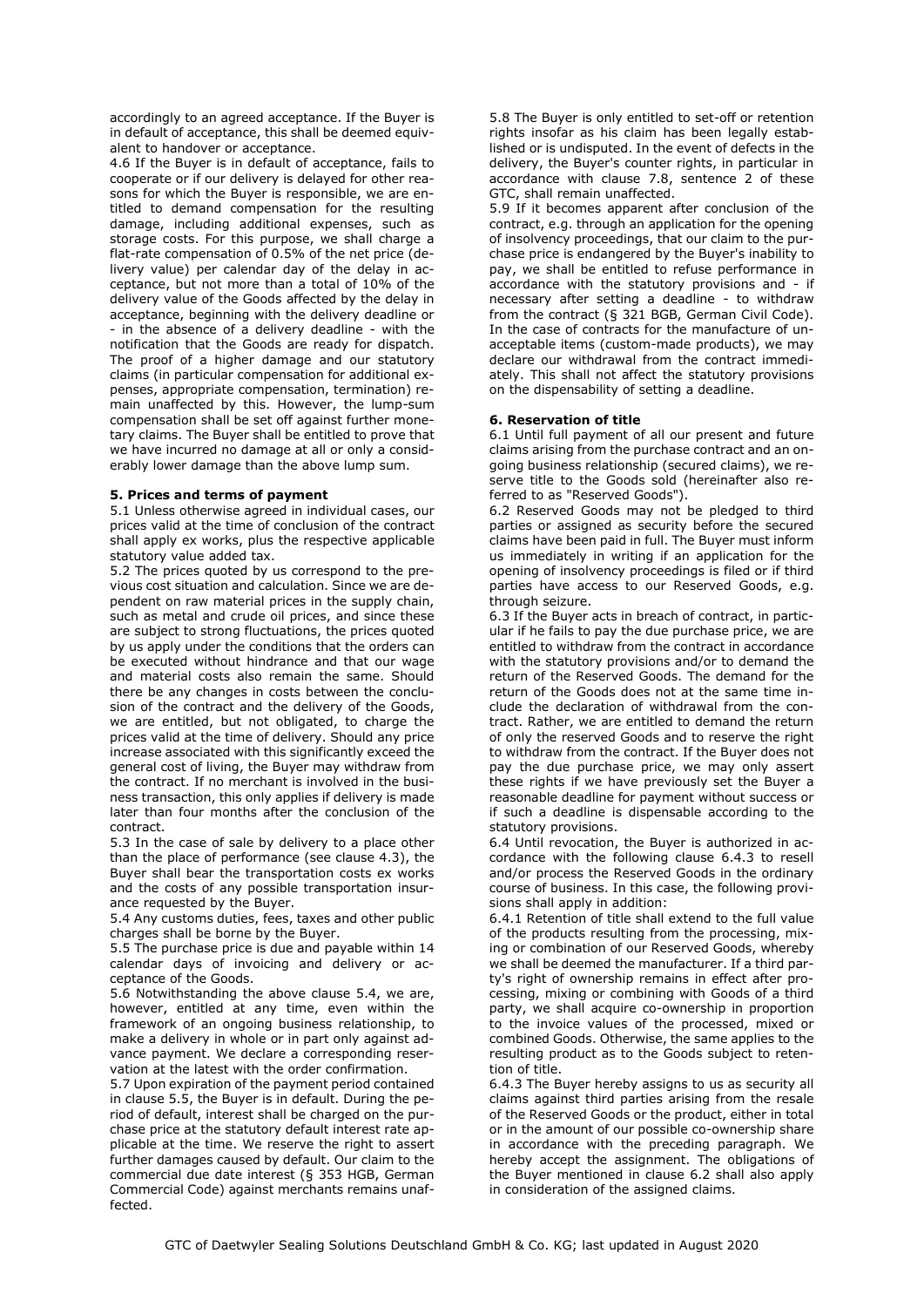6.4.3 In addition to us, the Buyer remains authorized to collect the claim. We undertake not to collect the claim as long as the Buyer fulfills his payment obligations to us, there is no lack of his ability to pay and we do not assert the reservation of title by exercising a right according to clause 6.3. If this is the case, however, we can demand that the Buyer informs us of the assigned claims and their debtors, provides us with all information necessary for collection, hands over the relevant documents and informs the debtors (third parties) of the assignment. Furthermore, in this case we are entitled to revoke the Buyer's authority to further sell and process the Goods subject to retention of title.

6.4.4 If the realizable value of the securities exceeds our claims by more than 10%, we will release securities of our choice at the request of the Buyer.

## **7. Claims for defects of the Buyer**

7.1 The rights of the Buyer in the event of material defects and defects of title (including wrong and short delivery as well as improper assembly or faulty assembly instructions) shall be governed by the statutory provisions, unless otherwise stipulated below.

7.2 In all cases, the statutory special provisions shall remain unaffected in the case of final delivery of the unprocessed Goods to a consumer, even if the consumer has processed them further (supplier recourse according to §§ 478 BGB, German Civil Code).

7.3 Claims from supplier recourse are excluded if the defective Goods have been further processed by the Buyer or another entrepreneur, for example by installation in another product.

7.4 The basis of our liability for defects is above all the agreement reached on the quality of the Goods. All product descriptions and manufacturer's details which are the subject of the individual contract or which were made public by us (in particular in catalogues or on our Internet homepage) at the time of conclusion of the contract, shall be deemed to be an agreement on the quality of the Goods.

7.5 Insofar as the quality has not been agreed, the statutory regulation shall be applied to determine whether a defect is present or not (§ 434 (1) sentences 2 and 3 BGB). However, we do not assume any liability for public statements made by the manufacturer or other third parties, for example advertising statements, which the Buyer has not pointed out to us as being decisive for his purchase.

7.6 We are generally not liable for defects which the Buyer knows about at the time of conclusion of the contract or which he does not know about due to gross negligence (§ 442 BGB, German Civil Code). Furthermore, the Buyer's claims for defects presuppose that he has complied with his statutory obligations to inspect and give notice of defects (§§ 377, 381 HGB, German Commercial Code). In the case of Goods that are intended for installation or other further processing, an inspection must in any case be carried out immediately before processing. If a defect is discovered during delivery, inspection or at any later time, the Buyer must inform us of this immediately in writing. In any case, obvious defects must be reported in writing within 3 working days (Monday to Friday) from delivery and defects not detectable during inspection within the same period from discovery. If the Buyer fails to carry out a proper inspection and/or report defects, our liability for the defect not reported or not reported in time or not properly is excluded according to the statutory provisions.

7.7 If the delivered Goods are defective, we may initially choose whether we provide subsequent performance by eliminating the defect (rectification of defects) or by delivering a defect-free item (replacement delivery). Our right to refuse subsequent performance under the statutory conditions remains unaffected.

7.8 We are entitled to make the subsequent performance owed dependent on the Buyer paying the due purchase price. However, the Buyer is entitled to retain a reasonable part of the purchase price in relation to the defect.

7.9 The Buyer must give us the time and opportunity necessary for the subsequent performance owed, in particular to hand over the rejected Goods for inspection purposes. In the event of a replacement delivery, the Buyer must return the defective item to us in accordance with the statutory provisions. Subsequent performance does not include the removal of the defective item or its reinstallation if we were not originally obligated to install it.

7.10 We shall bear or reimburse the expenses necessary for the purpose of testing and subsequent performance, in particular transportation, travel, labor and material costs and, if applicable, dismantling and installation costs, in accordance with the statutory provisions if a defect actually exists. Otherwise, we may demand reimbursement from the Buyer for the costs incurred as a result of the unjustified demand for the removal of defects, in particular also the costs of testing and transportation, unless the lack of defect was not recognizable to the Buyer.

7.11 In urgent cases, e.g. if operational safety is endangered or to prevent disproportionate damage, the Buyer has the right to remedy the defect himself and to demand compensation from us for the expenses objectively necessary for this. We are to be informed immediately, if possible in advance, of any such self-remedy. The right of self-remedy does not exist if we would be entitled to refuse a corresponding subsequent performance in accordance with the statutory provisions.

7.12 If the supplementary performance has failed or a reasonable deadline to be set by the Buyer for the supplementary performance has expired unsuccessfully or is dispensable according to the statutory provisions, the Buyer may withdraw from the purchase contract or reduce the purchase price. In the case of an insignificant defect, however, there is no right to withdraw from the contract.

7.13 The Buyer's claims for damages or compensation for futile expenses shall exist only in accordance with clause 8, even in the case of defects, and shall be excluded in all other respects.

#### **8. Other liability**

8.1 Unless otherwise provided for in these GTC including the following provisions, we shall be liable in accordance with statutory provisions in the event of a breach of contractual and non-contractual obligations.

8.2 We shall be liable for damages - irrespective of the legal grounds - within the scope of liability for culpability in the case of intent and gross negligence. In the case of simple negligence, we shall only be liable, subject to statutory limitations of liability, such as care in our own affairs and minor breaches of duty, for

8.2.1 damages resulting from injury to life, body or health

8.2.2 damages resulting from the breach of an essential contractual obligation, i.e. an obligation the fulfilment of which makes the proper execution of